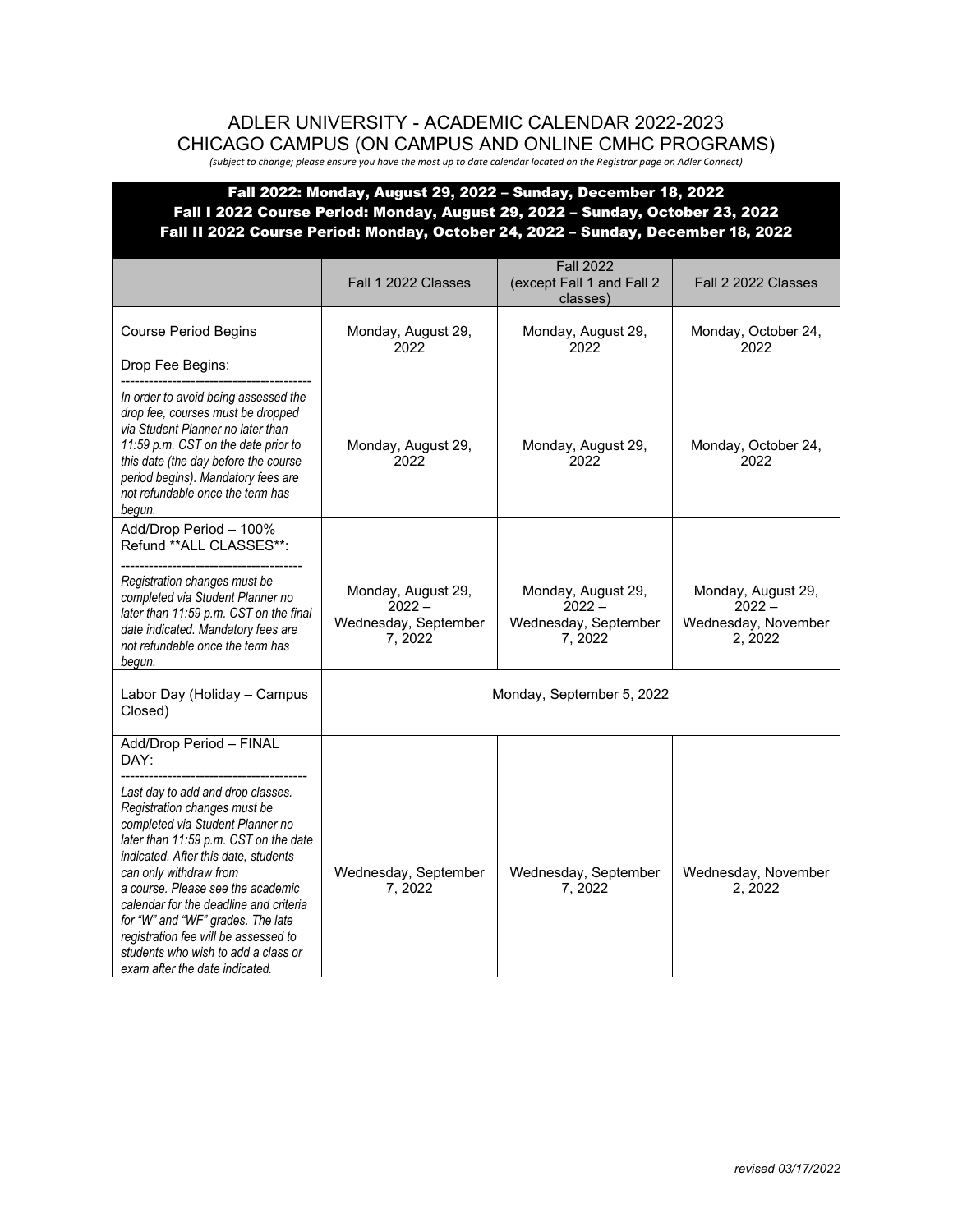|                                                                                                                                                                                                                                                                                                                                                                                                                                                                                                                                                                                                                                                                                                                                                                                                                                                                                                                                                                                                                                                       | Fall 1 2022 Classes         | <b>Fall 2022</b><br>(except Fall 1 and Fall 2)<br>classes)                                         | Fall 2 2022 Classes          |
|-------------------------------------------------------------------------------------------------------------------------------------------------------------------------------------------------------------------------------------------------------------------------------------------------------------------------------------------------------------------------------------------------------------------------------------------------------------------------------------------------------------------------------------------------------------------------------------------------------------------------------------------------------------------------------------------------------------------------------------------------------------------------------------------------------------------------------------------------------------------------------------------------------------------------------------------------------------------------------------------------------------------------------------------------------|-----------------------------|----------------------------------------------------------------------------------------------------|------------------------------|
| Deadline to Withdraw from a<br>Course with a "W" Grade:<br>How to withdraw from a<br>course:                                                                                                                                                                                                                                                                                                                                                                                                                                                                                                                                                                                                                                                                                                                                                                                                                                                                                                                                                          |                             |                                                                                                    |                              |
| Email requests to withdraw from a<br>course must be submitted to your<br>Department Chair or Program<br>Director via your Adler email account<br>no later than 11:59 p.m. CST on this<br>date. If approved, your Department<br>Chair or Program Director will<br>forwarded the email to the Office of<br>the Registrar for processing.<br>Students cannot withdraw from a<br>course or exam with a W grade if the<br>course has already ended or if the<br>exam submission date has passed.<br>Students who wish to withdraw from<br>a course after this date will receive a<br>WF grade (a WF grade factors into<br>the GPA as an F). If you wish to<br>withdraw from all of your courses,<br>vou must submit a Student<br>Withdrawal form to withdraw<br>completely from the University or a<br>Leave of Absence form to take a<br>leave from your program. Please see<br>both forms for additional information<br>and policies. The Student Withdrawal<br>form and Leave of Absence form are<br>located on the Registrar page on<br>Adler Connect. | Sunday, 9/25/2022           | Sunday, 10/23/2022                                                                                 | Sunday, 11/20/2022           |
| Indigenous Peoples' Day<br>(Holiday - Campus Closed)                                                                                                                                                                                                                                                                                                                                                                                                                                                                                                                                                                                                                                                                                                                                                                                                                                                                                                                                                                                                  |                             | Monday, October 10, 2022                                                                           |                              |
| <b>Course Period Ends</b>                                                                                                                                                                                                                                                                                                                                                                                                                                                                                                                                                                                                                                                                                                                                                                                                                                                                                                                                                                                                                             | Sunday, October 23,<br>2022 | Sunday, December 11,<br>2022<br>(15 week courses - most<br>lecture courses<br>Sunday, December 18, | Sunday, December 18,<br>2022 |
|                                                                                                                                                                                                                                                                                                                                                                                                                                                                                                                                                                                                                                                                                                                                                                                                                                                                                                                                                                                                                                                       |                             | 2022<br>(16 week courses)                                                                          |                              |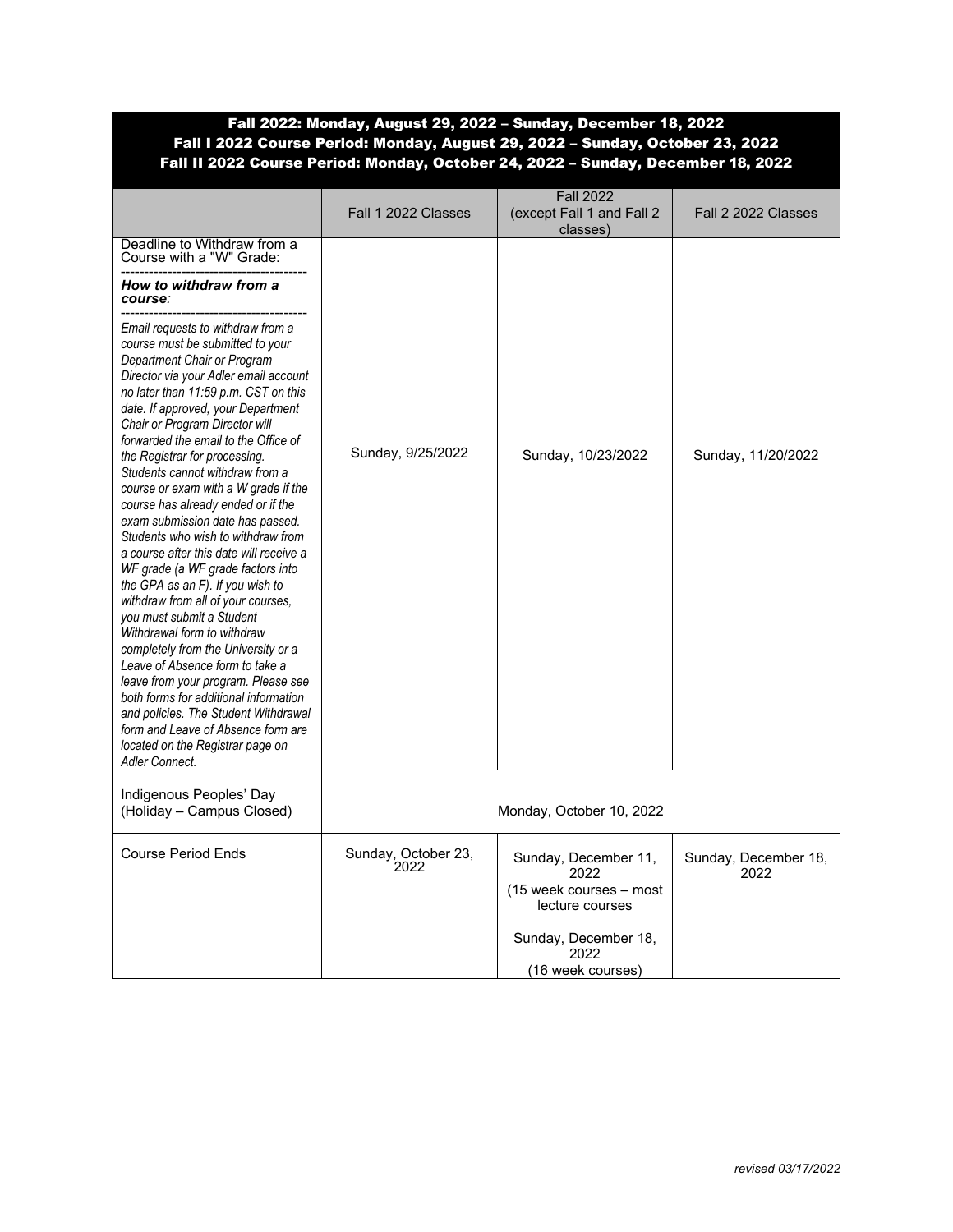|                                                                                                                                                                                                                                                                                                                                                                                                                                                                                                                                                                                                                                                                                                                                                                                                                                                                                                                                                                                                                                                     | Fall 1 2022 Classes                                                                                                                                  | <b>Fall 2022</b><br>(except Fall 1 and Fall<br>2 classes) | Fall 2 2022 Classes |
|-----------------------------------------------------------------------------------------------------------------------------------------------------------------------------------------------------------------------------------------------------------------------------------------------------------------------------------------------------------------------------------------------------------------------------------------------------------------------------------------------------------------------------------------------------------------------------------------------------------------------------------------------------------------------------------------------------------------------------------------------------------------------------------------------------------------------------------------------------------------------------------------------------------------------------------------------------------------------------------------------------------------------------------------------------|------------------------------------------------------------------------------------------------------------------------------------------------------|-----------------------------------------------------------|---------------------|
| Advisement Begins (Spring 2023)<br>Students should begin meeting with their Advisor<br>to discuss their course selections for the Spring<br>2023 term.                                                                                                                                                                                                                                                                                                                                                                                                                                                                                                                                                                                                                                                                                                                                                                                                                                                                                              | <b>TBA</b><br>Students will receive notification to their Adler email account once the<br>dates for advisement and registration have been determined |                                                           |                     |
| Spring 2023 Registration (on time):<br>The late registration fee will be assessed to<br>students who have not registered for any Spring<br>2023 courses and are registering for the first time<br>after 11:59 p.m. CST on TBA.                                                                                                                                                                                                                                                                                                                                                                                                                                                                                                                                                                                                                                                                                                                                                                                                                      | <b>TBA</b><br>Students will receive notification to their Adler email account once the<br>dates for advisement and registration have been determined |                                                           |                     |
| Degree Completion & Graduation<br>Application Due for Spring 2023 Degree<br>Completers:<br>Applications are due for students who will<br>complete degree requirements during the Spring<br>2023 term. Applications submitted after this date<br>are subject to a \$50.00 late fee.<br>Please see the Graduation Application instructions<br>on the Registrar page on Adler Connect for<br>complete details.<br>The application is mandatory regardless of<br>whether you attend the commencement ceremony.<br>Failure to submit the application may result in your<br>being withdrawn from the program without your<br>degree being conferred. Details regarding the<br>ceremony are forthcoming from the Student Affairs<br>Department. Please see their page on Adler<br>Connect for details regarding the ceremony at<br>(connect.adler.edu/studentservices/studentaffairs).<br>Commencement participation guidelines are<br>determined at the program level. Please see your<br>Department Chair, Program /Director, or Advisor<br>for details. | Monday, November 7, 2022                                                                                                                             |                                                           |                     |
| Spring 2023 Late Registration Begins:<br>The late registration fee will be assessed to<br>students who have not registered for any Spring<br>2023 courses and are registering for the first time<br>after 11:59 p.m. CST on TBA.                                                                                                                                                                                                                                                                                                                                                                                                                                                                                                                                                                                                                                                                                                                                                                                                                    | TBA<br>Students will receive notification to their Adler email account once the<br>dates for advisement and registration have been determined        |                                                           |                     |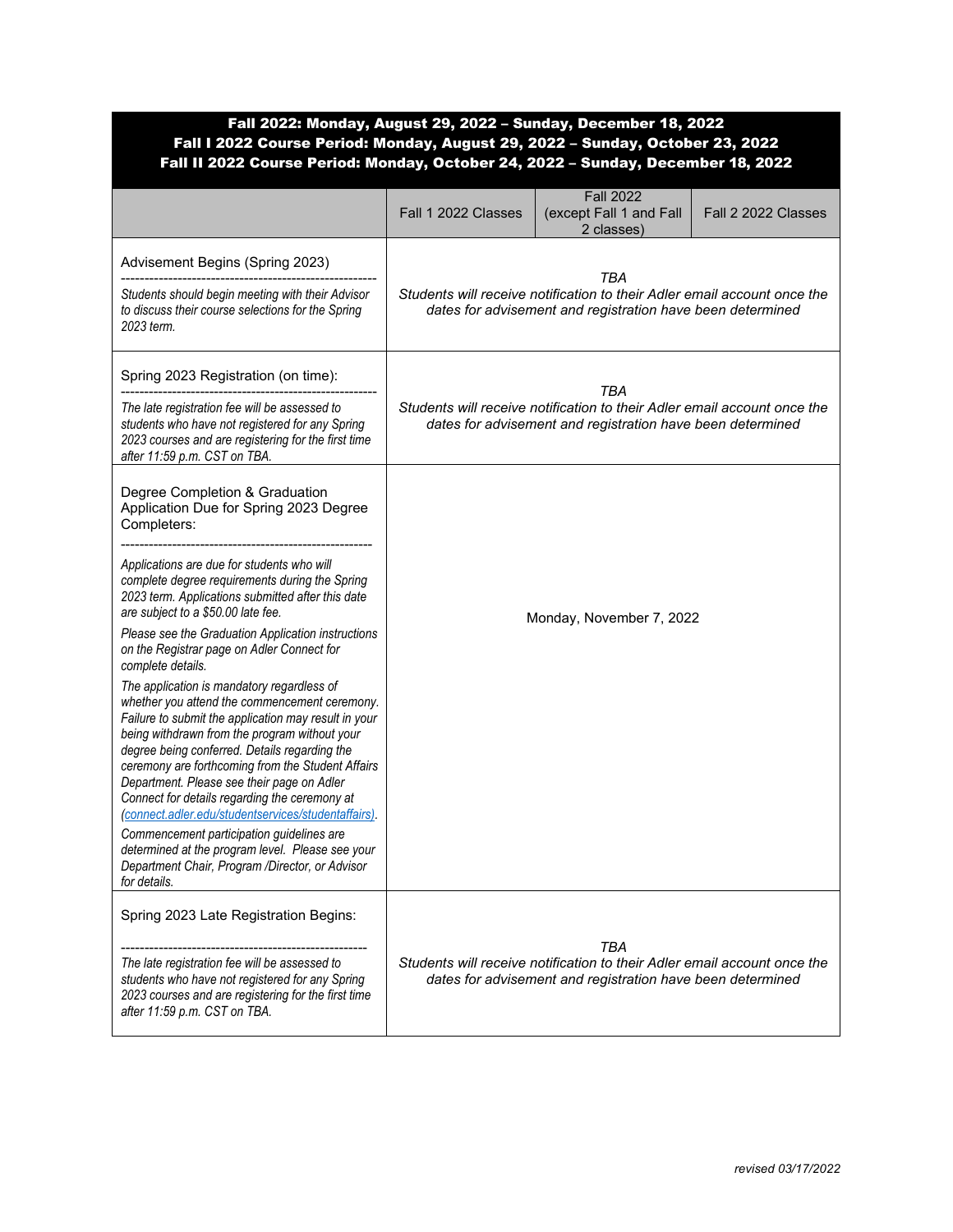|                                                                                                                                                                    | Fall 1 2022 Classes         | <b>Fall 2022</b><br>(except Fall 1 and Fall<br>2 classes)                                                                       | Fall 2 2022 Classes          |
|--------------------------------------------------------------------------------------------------------------------------------------------------------------------|-----------------------------|---------------------------------------------------------------------------------------------------------------------------------|------------------------------|
| Thanksgiving (Holiday - Campus<br>Closed)                                                                                                                          | Thursday, November 24, 2022 |                                                                                                                                 |                              |
| Day After Thanksgiving (Holiday -<br>Campus Closed)                                                                                                                | Friday, November 25, 2022   |                                                                                                                                 |                              |
| <b>Course Period Ends</b>                                                                                                                                          | Sunday, October 23,<br>2022 | Sunday, December<br>11, 2022<br>(15 week courses -<br>most lecture courses<br>Sunday, December<br>18, 2022<br>(16 week courses) | Sunday, December<br>18, 2022 |
| Grades Due:<br>Instructors post their own grades. Students who<br>have questions regarding the status of a grade<br>should connect directly with their instructor. | Friday, October 28,<br>2022 | Tuesday, January 3,<br>2023                                                                                                     | Tuesday, January 3,<br>2023  |
| Christmas Eve (Holiday Observed -<br>Campus Closed)                                                                                                                | Friday, December 23, 2022   |                                                                                                                                 |                              |
| Christmas (Holiday Observed - Campus<br>Closed)                                                                                                                    | Monday, December 26, 2022   |                                                                                                                                 |                              |
| New Year's Day (Holiday Observed -<br>Campus Closed)                                                                                                               | Monday, January 2, 2023     |                                                                                                                                 |                              |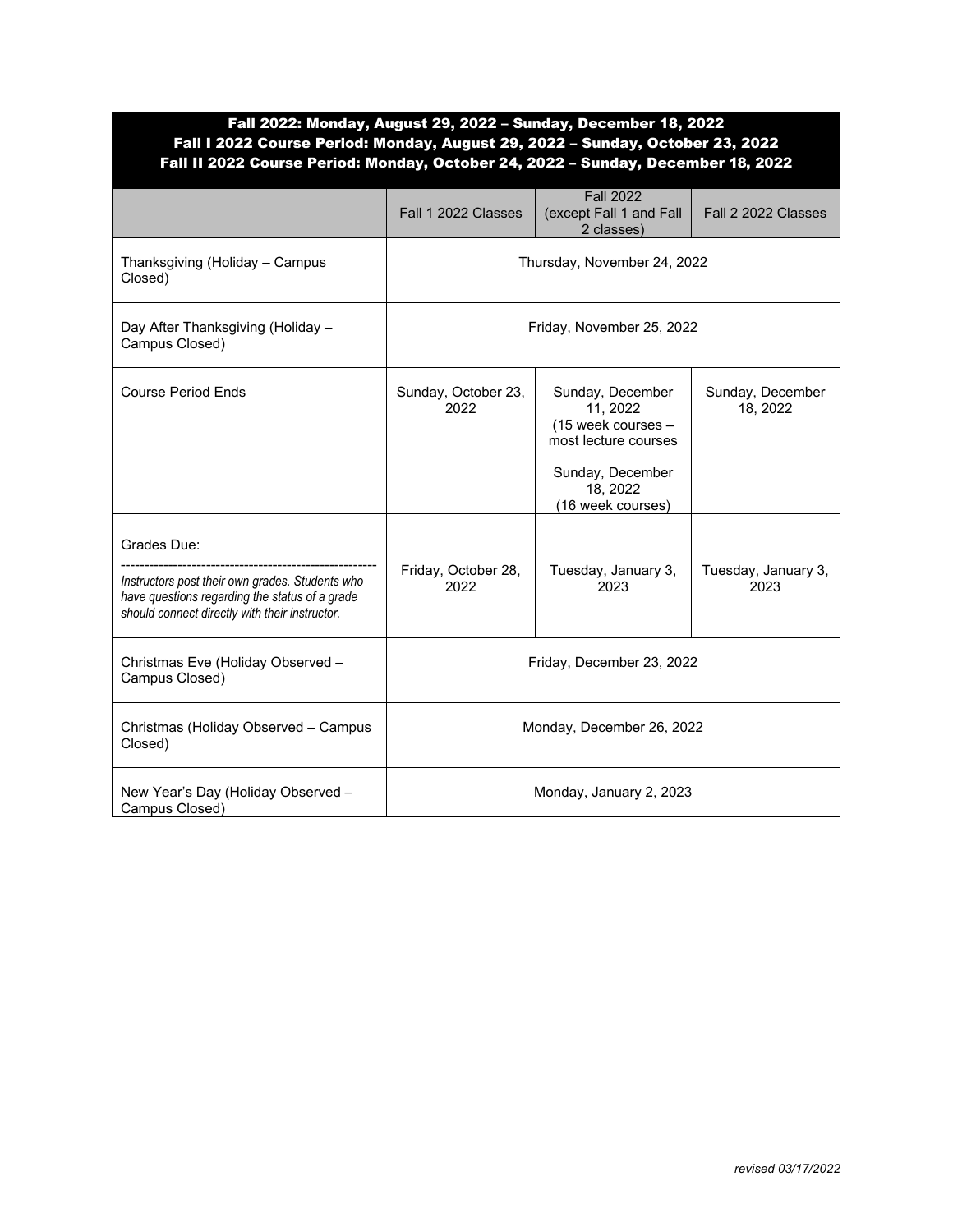|                                                                                                                                                                                                                                                                                                                                                                                                                                                                                             |                                                             | Spring I 2023: Tuesday, January 3, 2023 - Sunday, February 26, 2023<br>Spring II 2023: Monday, February 27, 2023 - Sunday, April 23, 2023 |                                                            |
|---------------------------------------------------------------------------------------------------------------------------------------------------------------------------------------------------------------------------------------------------------------------------------------------------------------------------------------------------------------------------------------------------------------------------------------------------------------------------------------------|-------------------------------------------------------------|-------------------------------------------------------------------------------------------------------------------------------------------|------------------------------------------------------------|
|                                                                                                                                                                                                                                                                                                                                                                                                                                                                                             | Spring 1 2023 Classes                                       | Spring 2023<br>(except Spring 1 and<br>Spring 2 classes)                                                                                  | Spring 2 2023 Classes                                      |
| <b>Course Period Begins</b>                                                                                                                                                                                                                                                                                                                                                                                                                                                                 | Tuesday, January 3,<br>2023                                 | Tuesday, January 3,<br>2023                                                                                                               | Monday, February 27,<br>2023                               |
| Drop Fee Begins:                                                                                                                                                                                                                                                                                                                                                                                                                                                                            |                                                             |                                                                                                                                           |                                                            |
| In order to avoid being assessed<br>the drop fee, courses must be<br>dropped via Student Planner no<br>later than 11:59 p.m. CST on the<br>date prior to this date (the day<br>before the course period begins).<br>Mandatory fees are not refundable<br>once the term has begun.                                                                                                                                                                                                           | Tuesday, January 3,<br>2023                                 | Tuesday, January 3,<br>2023                                                                                                               | Monday, February 27,<br>2023                               |
| Add/Drop Period - 100%<br>Refund ** ALL CLASSES**:<br>Registration changes must be<br>completed via Student Planner no<br>later than 11:59 p.m. CST on the<br>final date indicated. Mandatory                                                                                                                                                                                                                                                                                               | Tuesday, January 3,<br>2023 - Thursday,<br>January 12, 2023 | Tuesday, January 3,<br>2023 - Thursday,<br>January 12, 2023                                                                               | Monday, February 27,<br>2023 - Wednesday,<br>March 8, 2023 |
| fees are not refundable once the<br>term has begun.                                                                                                                                                                                                                                                                                                                                                                                                                                         |                                                             |                                                                                                                                           |                                                            |
| Add/Drop Period - FINAL<br>DAY:<br>Last day to add and drop classes.<br>Registration changes must be<br>completed via Student Planner no<br>later than 11:59 p.m. CST on the<br>date indicated. After this date,<br>students can only withdraw from<br>a course. Please see the academic<br>calendar for the deadline and<br>criteria for "W" and "WF" grades.<br>The late registration fee will be<br>assessed to students who wish to<br>add a class or exam after the date<br>indicated. | Thursday, January 12,<br>2023                               | Thursday, January 12,<br>2023                                                                                                             | Wednesday, March 8,<br>2023                                |
| Martin Luther King, Jr. Day<br>(Holiday - Campus Closed)                                                                                                                                                                                                                                                                                                                                                                                                                                    |                                                             | Monday, January 16, 2023                                                                                                                  |                                                            |

# Spring 2023: Tuesday, January 3, 2023 – Sunday, April 23, 2023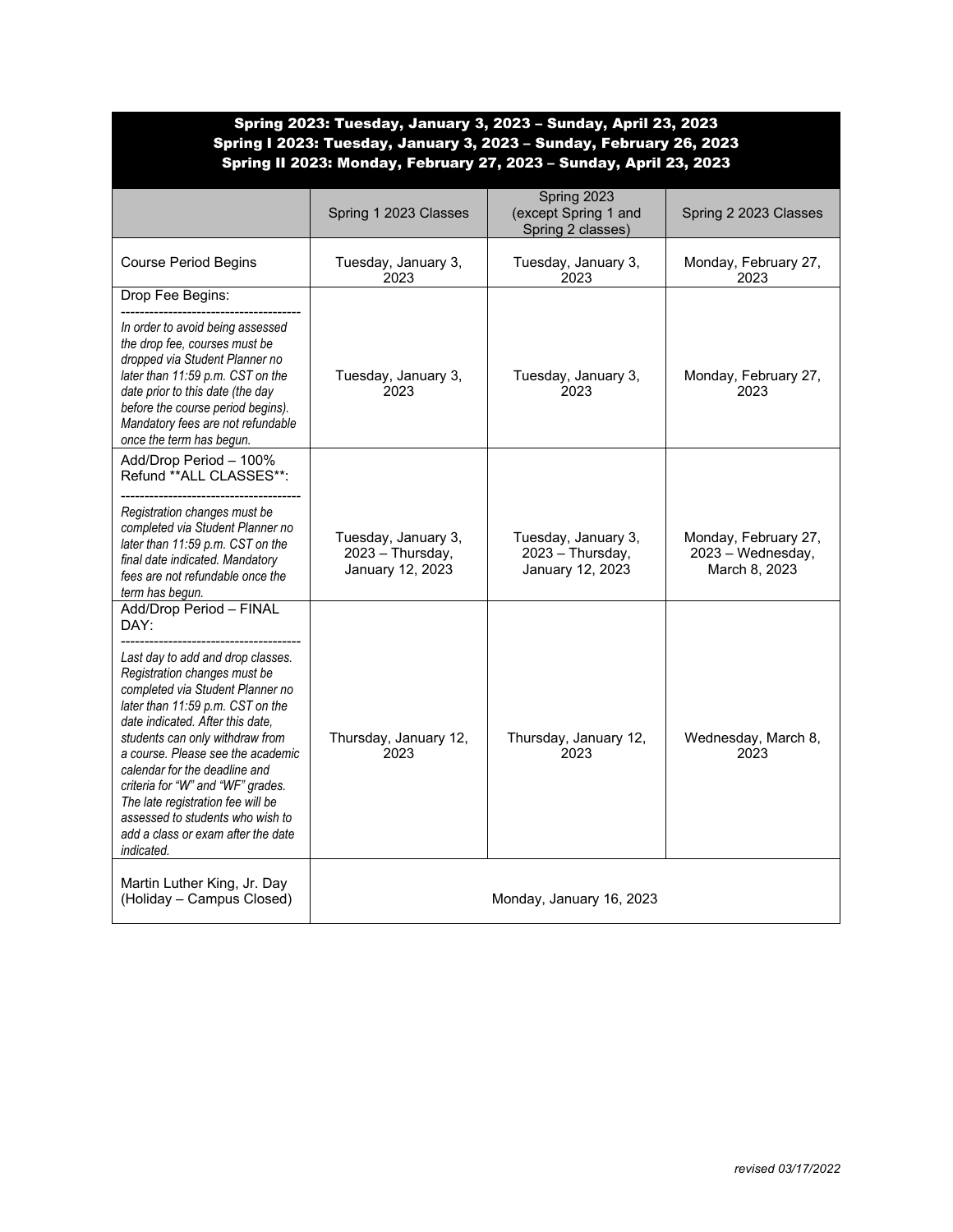| Spring 2023: Tuesday, January 3, 2023 - Sunday, April 23, 2023<br>Spring I 2023: Tuesday, January 3, 2023 - Sunday, February 26, 2023<br>Spring II 2023: Monday, February 27, 2023 - Sunday, April 23, 2023                                                                                                                                                                                                                                                                                                                                                                                                                                                                                                                                                                                                                                                                                                                                                                                                                                                 |                              |                                                                                                |                        |
|-------------------------------------------------------------------------------------------------------------------------------------------------------------------------------------------------------------------------------------------------------------------------------------------------------------------------------------------------------------------------------------------------------------------------------------------------------------------------------------------------------------------------------------------------------------------------------------------------------------------------------------------------------------------------------------------------------------------------------------------------------------------------------------------------------------------------------------------------------------------------------------------------------------------------------------------------------------------------------------------------------------------------------------------------------------|------------------------------|------------------------------------------------------------------------------------------------|------------------------|
|                                                                                                                                                                                                                                                                                                                                                                                                                                                                                                                                                                                                                                                                                                                                                                                                                                                                                                                                                                                                                                                             | Spring 1 2023 Classes        | Spring 2023<br>(except Spring 1 and<br>Spring 2 classes)                                       | Spring 2 2023 Classes  |
| Deadline to Withdraw from a<br>Course with a "W" Grade:                                                                                                                                                                                                                                                                                                                                                                                                                                                                                                                                                                                                                                                                                                                                                                                                                                                                                                                                                                                                     |                              |                                                                                                |                        |
| How to withdraw from a<br>course:                                                                                                                                                                                                                                                                                                                                                                                                                                                                                                                                                                                                                                                                                                                                                                                                                                                                                                                                                                                                                           |                              |                                                                                                |                        |
| Email requests to withdraw from a<br>course must be submitted to your<br>Department Chair or Program<br>Director via your Adler email<br>account no later than 11:59 p.m.<br>CST on this date. If approved, your<br>Department Chair or Program<br>Director will forwarded the email to<br>the Office of the Registrar for<br>processing. Students cannot<br>withdraw from a course or exam<br>with a W grade if the course has<br>already ended or if the exam<br>submission date has passed.<br>Students who wish to withdraw<br>from a course after this date will<br>receive a WF grade (a WF grade<br>factors into the GPA as an F). If<br>you wish to withdraw from all of<br>your courses, you must submit a<br>Student Withdrawal form to<br>withdraw completely from the<br>University or a Leave of Absence<br>form to take a leave from your<br>program. Please see both forms for<br>additional information and policies.<br>The Student Withdrawal form and<br>Leave of Absence form are located<br>on the Registrar page on Adler<br>Connect. | Sunday, January 29,<br>2023  | Sunday, February 26,<br>2023                                                                   | Sunday, March 26, 2023 |
| Presidents' Day (Holiday -<br>Campus Closed)                                                                                                                                                                                                                                                                                                                                                                                                                                                                                                                                                                                                                                                                                                                                                                                                                                                                                                                                                                                                                |                              | Monday, February 20, 2023                                                                      |                        |
| <b>Course Period Ends</b>                                                                                                                                                                                                                                                                                                                                                                                                                                                                                                                                                                                                                                                                                                                                                                                                                                                                                                                                                                                                                                   | Sunday, February 26,<br>2023 | Sunday, April 16, 2023<br>(15 week courses - most<br>lecture courses<br>Sunday, April 23, 2023 | Sunday, April 23, 2023 |
|                                                                                                                                                                                                                                                                                                                                                                                                                                                                                                                                                                                                                                                                                                                                                                                                                                                                                                                                                                                                                                                             |                              | (16 week courses)                                                                              |                        |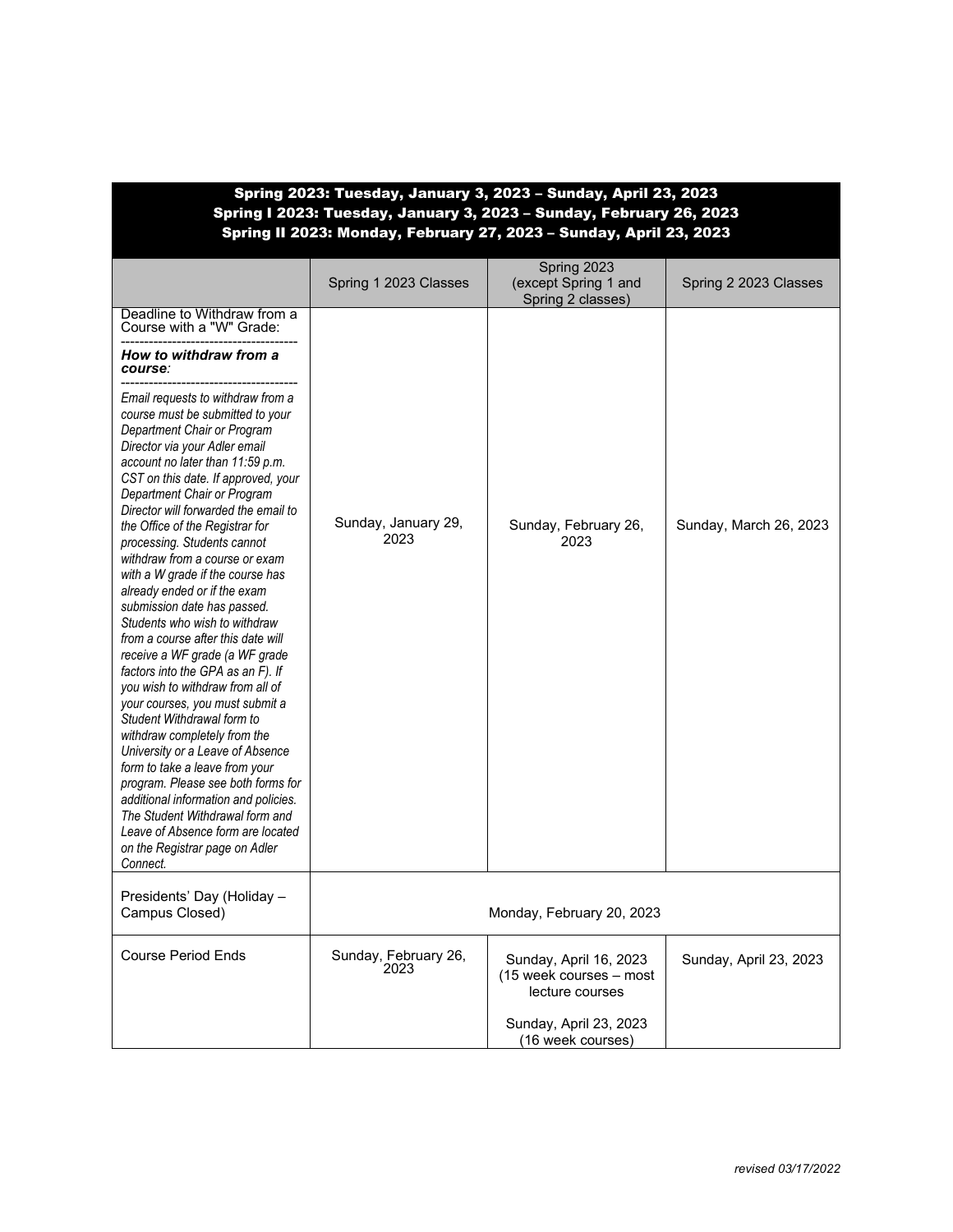| Spring I 2023: Tuesday, January 3, 2023 - Sunday, February 26, 2023<br>Spring II 2023: Monday, February 27, 2023 - Sunday, April 23, 2023                                                                                                                                                                                                                                                                                                                       |                                        | Spring 2023: Tuesday, January 3, 2023 - Sunday, April 23, 2023                                                                                |                                        |
|-----------------------------------------------------------------------------------------------------------------------------------------------------------------------------------------------------------------------------------------------------------------------------------------------------------------------------------------------------------------------------------------------------------------------------------------------------------------|----------------------------------------|-----------------------------------------------------------------------------------------------------------------------------------------------|----------------------------------------|
|                                                                                                                                                                                                                                                                                                                                                                                                                                                                 | <b>Spring 1 2023</b><br><b>Classes</b> | Spring 2023<br>(except Spring 1 and<br>Spring 2 classes)                                                                                      | <b>Spring 2 2023</b><br><b>Classes</b> |
| Advisement Begins (Summer 2023)                                                                                                                                                                                                                                                                                                                                                                                                                                 |                                        | TBA                                                                                                                                           |                                        |
| Students should begin meeting with their Advisor<br>to discuss their course selections for the Spring<br>2023 term.                                                                                                                                                                                                                                                                                                                                             |                                        | Students will receive notification to their Adler email account once the<br>dates for advisement and registration have been determined        |                                        |
| Summer 2023 Registration (on time):                                                                                                                                                                                                                                                                                                                                                                                                                             |                                        | TBA                                                                                                                                           |                                        |
| The late registration fee will be assessed to<br>students who have not registered for any Summer<br>2023 courses and are registering for the first time<br>after 11:59 p.m. CST on TBA.                                                                                                                                                                                                                                                                         |                                        | Students will receive notification to their Adler email account once the<br>dates for advisement and registration have been determined        |                                        |
| Degree Completion & Graduation<br>Application Due for Summer 2023 and<br>Fall 2023 Degree Completers:                                                                                                                                                                                                                                                                                                                                                           |                                        |                                                                                                                                               |                                        |
| Applications are due for students who will<br>complete degree requirements during the Summer<br>2023 and Fall 2023 terms. Applications submitted<br>after this date are subject to a \$50.00 late fee.                                                                                                                                                                                                                                                          |                                        | Monday, March 6, 2023                                                                                                                         |                                        |
| Please see the Graduation Application instructions<br>on the Registrar page on Adler Connect for<br>complete details.                                                                                                                                                                                                                                                                                                                                           |                                        |                                                                                                                                               |                                        |
| The application is mandatory regardless of<br>whether you attend the commencement ceremony.<br>Failure to submit the application may result in your<br>being withdrawn from the program without your<br>degree being conferred. Details regarding the<br>ceremony are forthcoming from the Student Affairs<br>Department. Please see their page on Adler<br>Connect for details regarding the ceremony at<br>connect.adler.edu/studentservices/studentaffairs). |                                        |                                                                                                                                               |                                        |
| Commencement participation guidelines are<br>determined at the program level. Please see your<br>Department Chair, Program /Director, or Advisor<br>for details.                                                                                                                                                                                                                                                                                                |                                        |                                                                                                                                               |                                        |
| Summer 2023 Late Registration Begins:                                                                                                                                                                                                                                                                                                                                                                                                                           |                                        |                                                                                                                                               |                                        |
| The late registration fee will be assessed to<br>students who have not registered for any Summer<br>2023 courses and are registering for the first time<br>after 11:59 p.m. CST on TBA.                                                                                                                                                                                                                                                                         |                                        | TBA<br>Students will receive notification to their Adler email account once the<br>dates for advisement and registration have been determined |                                        |
| Spring Holiday (Holiday - Campus<br>Closed)                                                                                                                                                                                                                                                                                                                                                                                                                     |                                        | Friday, April 7, 2023                                                                                                                         |                                        |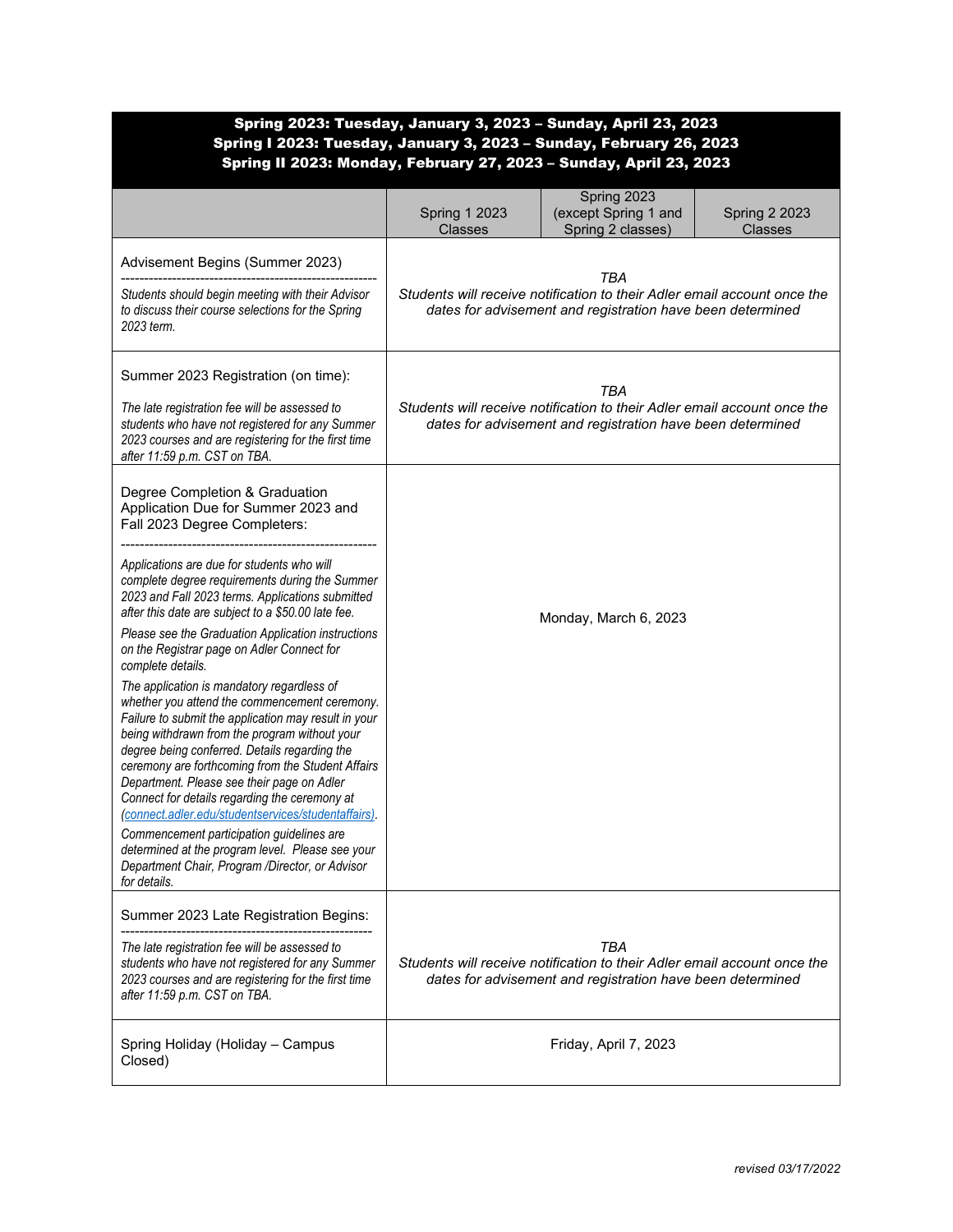## Spring 2023: Tuesday, January 3, 2023 – Sunday, April 23, 2023 Spring I 2023: Tuesday, January 3, 2023 – Sunday, February 26, 2023 Spring II 2023: Monday, February 27, 2023 – Sunday, April 23, 2023

|                                                                                                                                                                    | <b>Spring 1 2023</b><br>Classes | Spring 2023<br>(except Spring 1 and<br>Spring 2 classes)                                                                | <b>Spring 2 2023</b><br><b>Classes</b> |
|--------------------------------------------------------------------------------------------------------------------------------------------------------------------|---------------------------------|-------------------------------------------------------------------------------------------------------------------------|----------------------------------------|
| <b>Course Period Ends</b>                                                                                                                                          | Sunday, February 26,<br>2023    | Sunday, April 16,<br>2023<br>$(15$ week courses $-$<br>most lecture courses                                             | Sunday, April 23,<br>2023              |
|                                                                                                                                                                    |                                 | Sunday, April 23,<br>2023<br>(16 week courses)                                                                          |                                        |
| Grades Due:<br>Instructors post their own grades. Students who<br>have questions regarding the status of a grade<br>should connect directly with their instructor. | Friday, March 3, 2023           | Friday, April 21, 2023<br>$(15$ week courses $-$<br>most lecture courses<br>Friday, April 28, 2023<br>(16 week courses) | Friday, April 28,<br>2023              |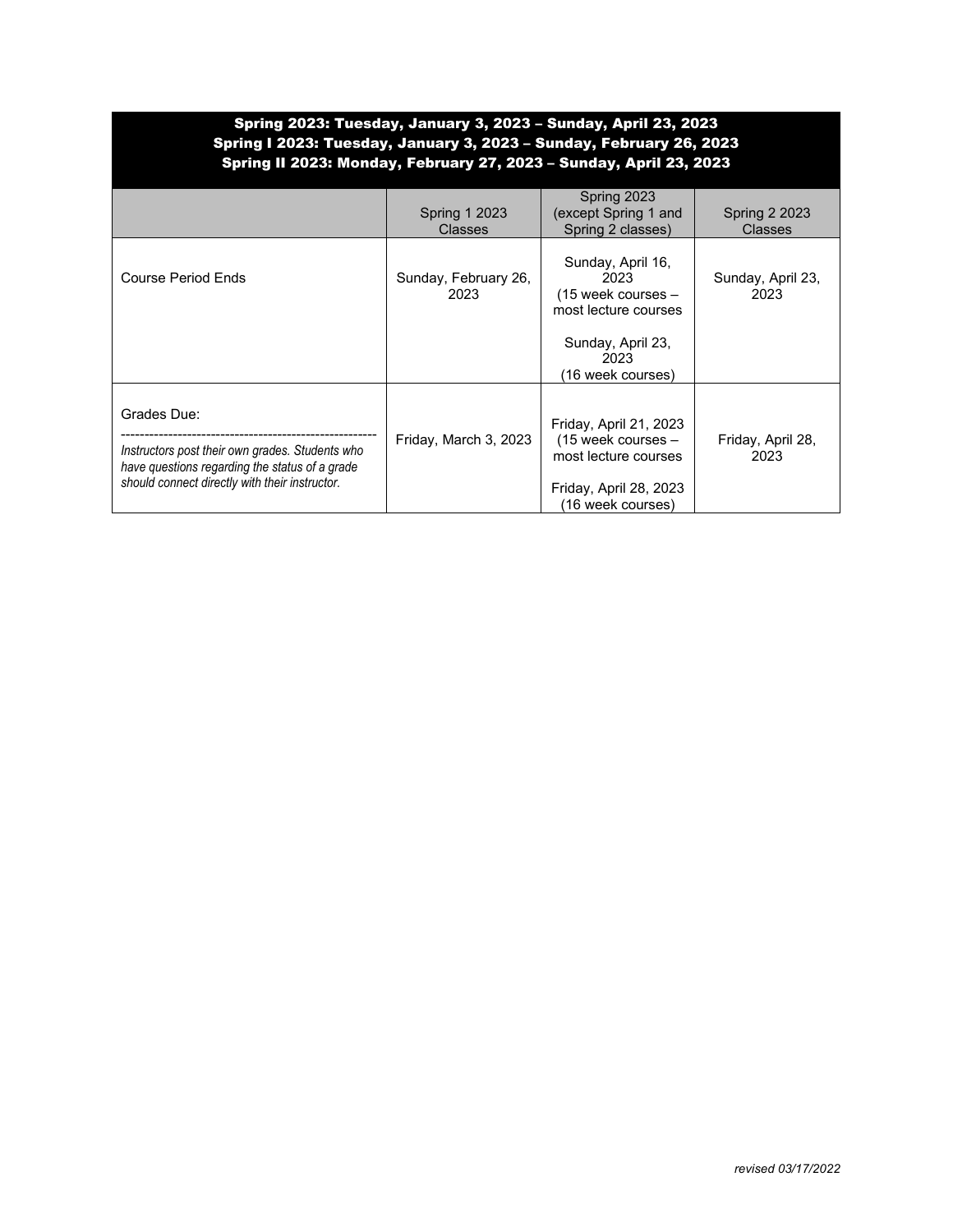| Summer 2023: Monday, May 1, 2023 - Sunday, August 20, 2023<br>Summer I 2023: Monday, May 1, 2023 - Sunday, June 25, 2023<br>Summer II 2023: Monday, June 26, 2023 - Sunday, August 20, 2023                                                                                                                                                                                                                                                                                           |                                                     |                                                          |                                                       |
|---------------------------------------------------------------------------------------------------------------------------------------------------------------------------------------------------------------------------------------------------------------------------------------------------------------------------------------------------------------------------------------------------------------------------------------------------------------------------------------|-----------------------------------------------------|----------------------------------------------------------|-------------------------------------------------------|
|                                                                                                                                                                                                                                                                                                                                                                                                                                                                                       | Summer 1 2023 Classes                               | Summer 2023<br>(except Summer 1 and<br>Summer 2 classes) | <b>Summer 2 2023</b><br><b>Classes</b>                |
| <b>Course Period Begins</b>                                                                                                                                                                                                                                                                                                                                                                                                                                                           | Monday, May 1, 2023                                 | Monday, May 1, 2023                                      | Monday, June 26, 2023                                 |
| Drop Fee Begins:                                                                                                                                                                                                                                                                                                                                                                                                                                                                      |                                                     |                                                          |                                                       |
| In order to avoid being assessed the<br>drop fee, courses must be dropped<br>via Student Planner no later than<br>11:59 p.m. CST on the date prior to<br>this date (the day before the course<br>period begins). Mandatory fees are<br>not refundable once the term has<br>begun.                                                                                                                                                                                                     | Monday, May 1, 2023                                 | Monday, May 1, 2023                                      | Monday, June 26, 2023                                 |
| Add/Drop Period - 100%<br>Refund ** ALL CLASSES**:<br>Registration changes must be<br>completed via Student Planner no<br>later than 11:59 p.m. CST on the final<br>date indicated. Mandatory fees are<br>not refundable once the term has<br>begun.                                                                                                                                                                                                                                  | Monday, May 1, 2023 -<br>Wednesday, May 10,<br>2023 | Monday, May 1, 2023 -<br>Wednesday, May 10,<br>2023      | Monday, June 26, 2023<br>- Wednesday, July 5,<br>2023 |
| Add/Drop Period - FINAL DAY:<br>Last day to add and drop classes.<br>Registration changes must be<br>completed via Student Planner no<br>later than 11:59 p.m. CST on the date<br>indicated. After this date, students can<br>only withdraw from<br>a course. Please see the academic<br>calendar for the deadline and criteria<br>for "W" and "WF" grades. The late<br>registration fee will be assessed to<br>students who wish to add a class or<br>exam after the date indicated. | Wednesday, May 10,<br>2023                          | Wednesday, May 10,<br>2023                               | Wednesday, July 5,<br>2023                            |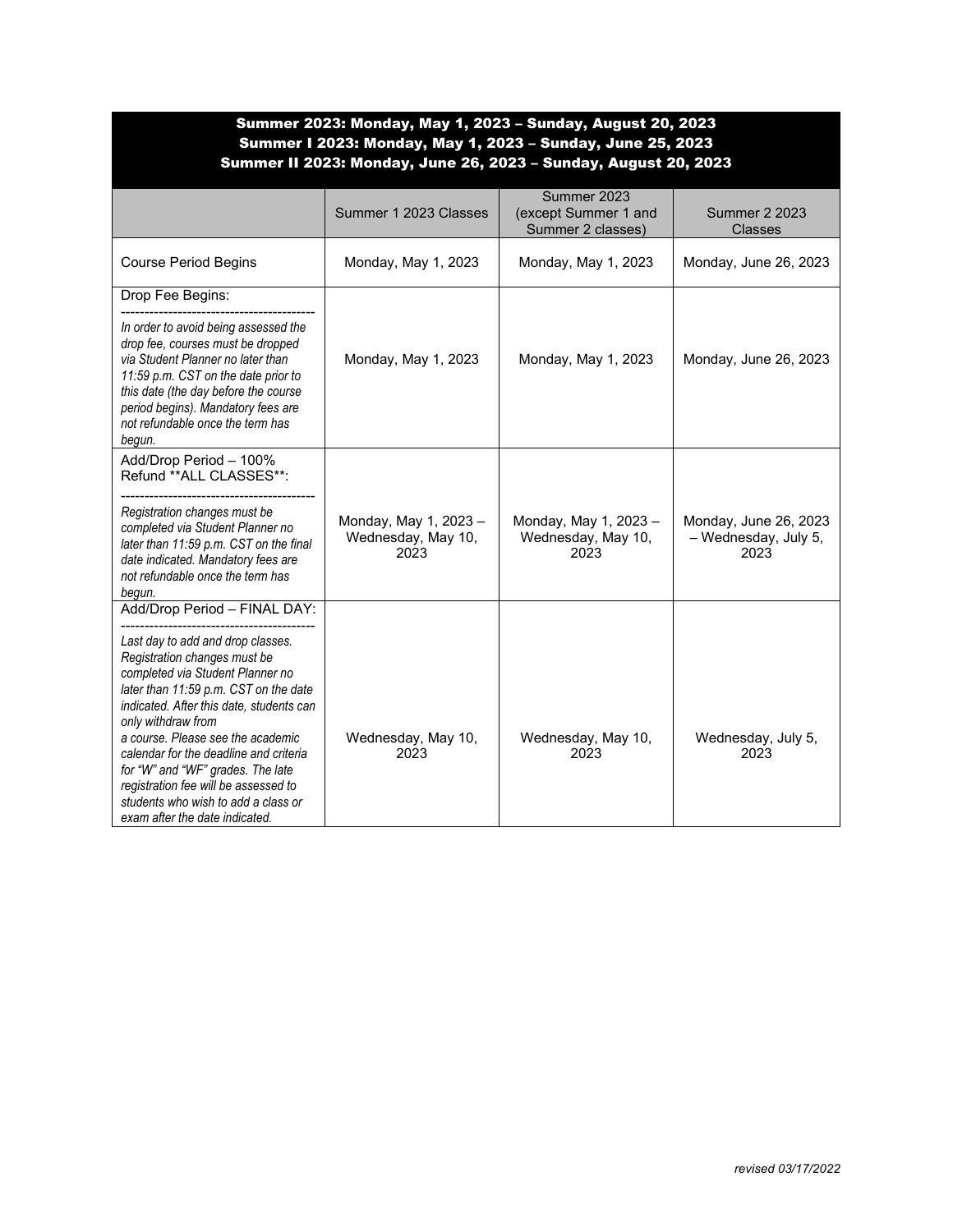| Summer 2023: Monday, May 1, 2023 – Sunday, August 20, 2023<br>Summer I 2023: Monday, May 1, 2023 - Sunday, June 25, 2023<br>Summer II 2023: Monday, June 26, 2023 - Sunday, August 20, 2023                                                                                                                                                                                                                                                                                                                                                                                                                                                                                                                                                                                                                                                                                                                                                                                                                                                               |                       |                                                                                           |                                        |
|-----------------------------------------------------------------------------------------------------------------------------------------------------------------------------------------------------------------------------------------------------------------------------------------------------------------------------------------------------------------------------------------------------------------------------------------------------------------------------------------------------------------------------------------------------------------------------------------------------------------------------------------------------------------------------------------------------------------------------------------------------------------------------------------------------------------------------------------------------------------------------------------------------------------------------------------------------------------------------------------------------------------------------------------------------------|-----------------------|-------------------------------------------------------------------------------------------|----------------------------------------|
|                                                                                                                                                                                                                                                                                                                                                                                                                                                                                                                                                                                                                                                                                                                                                                                                                                                                                                                                                                                                                                                           | Summer 1 2023 Classes | Summer 2023<br>(except Summer 1 and<br>Summer 2 classes)                                  | <b>Summer 2 2023</b><br><b>Classes</b> |
| Deadline to Withdraw from a<br>Course with a "W" Grade:                                                                                                                                                                                                                                                                                                                                                                                                                                                                                                                                                                                                                                                                                                                                                                                                                                                                                                                                                                                                   |                       |                                                                                           |                                        |
| How to withdraw from a<br>course:                                                                                                                                                                                                                                                                                                                                                                                                                                                                                                                                                                                                                                                                                                                                                                                                                                                                                                                                                                                                                         |                       |                                                                                           |                                        |
| Email requests to withdraw from a<br>course must be submitted to your<br>Department Chair or Program Director<br>via your Adler email account no later<br>than 11:59 p.m. CST on this date. If<br>approved, your Department Chair or<br>Program Director will forwarded the<br>email to the Office of the Registrar for<br>processing. Students cannot withdraw<br>from a course or exam with a W grade<br>if the course has already ended or if<br>the exam submission date has<br>passed. Students who wish to<br>withdraw from a course after this date<br>will receive a WF grade (a WF grade<br>factors into the GPA as an F). If you<br>wish to withdraw from all of your<br>courses, you must submit a Student<br>Withdrawal form to withdraw<br>completely from the University or a<br>Leave of Absence form to take a<br>leave from your program. Please see<br>both forms for additional information<br>and policies. The Student Withdrawal<br>form and Leave of Absence form are<br>located on the Registrar page on<br><b>Adler Connect.</b> | Sunday, May 28, 2023  | Sunday, June 25, 2023                                                                     | Sunday, July 23, 2023                  |
| Memorial Day (Holiday -<br>Campus Closed)                                                                                                                                                                                                                                                                                                                                                                                                                                                                                                                                                                                                                                                                                                                                                                                                                                                                                                                                                                                                                 |                       | Monday, May 29, 2023                                                                      |                                        |
| Advisement Begins-<br><b>CURRENT STUDENTS (Fall</b><br>2023)                                                                                                                                                                                                                                                                                                                                                                                                                                                                                                                                                                                                                                                                                                                                                                                                                                                                                                                                                                                              |                       | TBA<br>Students will receive notification to their Adler email account once the dates for |                                        |
| Students should begin meeting with<br>their Advisor to discuss their course<br>selections for the Fall 2023 term.                                                                                                                                                                                                                                                                                                                                                                                                                                                                                                                                                                                                                                                                                                                                                                                                                                                                                                                                         |                       | advisement and registration have been determined                                          |                                        |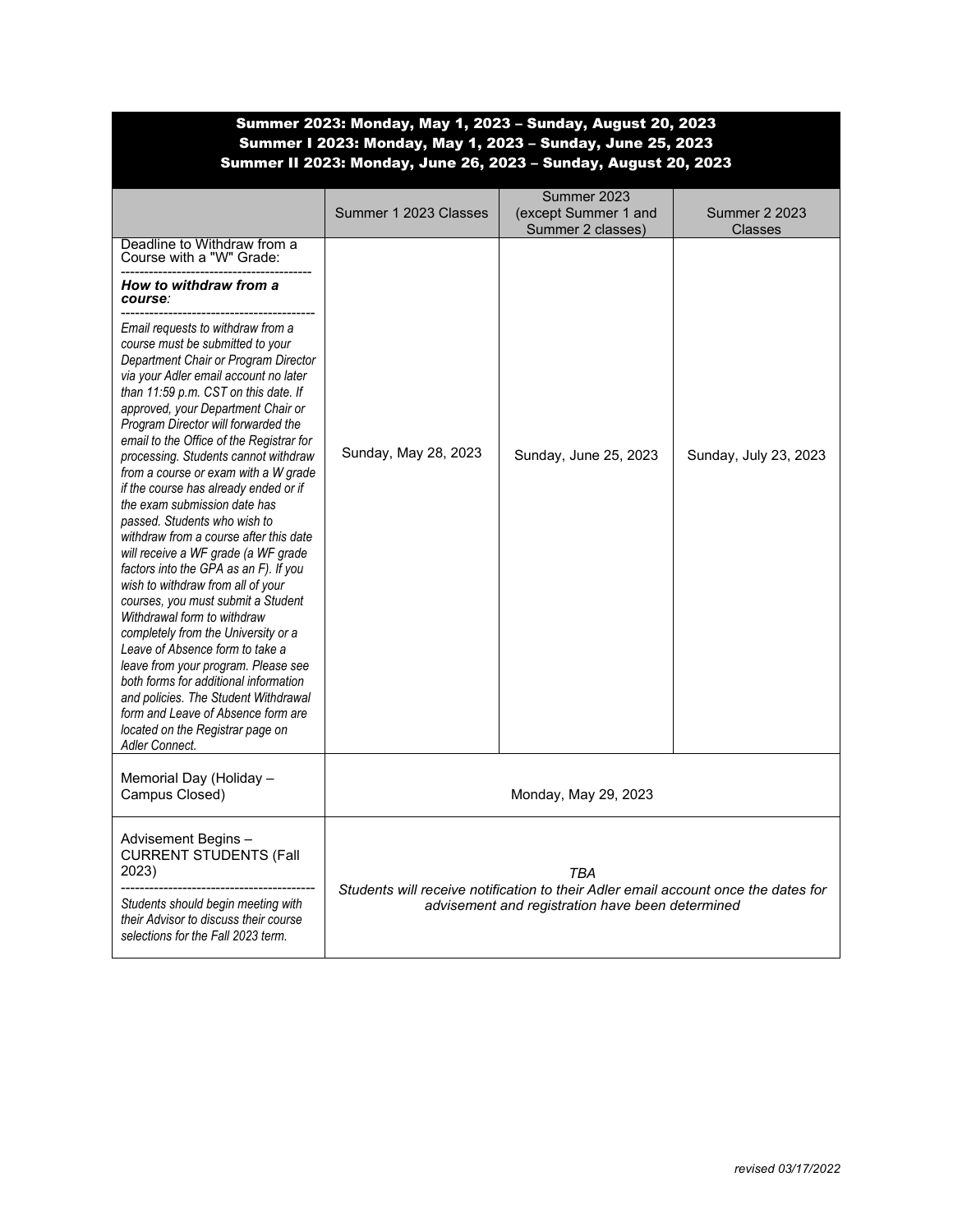| Summer 2023: Monday, May 1, 2023 - Sunday, August 20, 2023<br>Summer I 2023: Monday, May 1, 2023 - Sunday, June 25, 2023<br>Summer II 2023: Monday, June 26, 2023 - Sunday, August 20, 2023                                                                       |                                                                                                                                               |                                                                                                                       |                                        |
|-------------------------------------------------------------------------------------------------------------------------------------------------------------------------------------------------------------------------------------------------------------------|-----------------------------------------------------------------------------------------------------------------------------------------------|-----------------------------------------------------------------------------------------------------------------------|----------------------------------------|
|                                                                                                                                                                                                                                                                   | Summer 1 2023 Classes                                                                                                                         | Summer 2023<br>(except Summer 1 and<br>Summer 2 classes)                                                              | <b>Summer 2 2023</b><br><b>Classes</b> |
| Fall 2023 Registration Begins<br>(on time) - CURRENT<br>STUDENTS:<br>The late registration fee will be<br>assessed to students who have not<br>registered for any Fall<br>2023 courses and are registering for<br>the first time after 11:59 p.m. CST on<br>TBA.  | TBA<br>Students will receive notification to their Adler email account once the dates for<br>advisement and registration have been determined |                                                                                                                       |                                        |
| Fall 2023 Late Registration<br>Begins - CURRENT<br><b>STUDENTS</b><br>The late registration fee will be<br>assessed to students who have not<br>registered for any Fall<br>2023 courses and are registering for<br>the first time after 11:59 p.m. CST on<br>TBA. | TBA<br>Students will receive notification to their Adler email account once the dates for<br>advisement and registration have been determined |                                                                                                                       |                                        |
| Juneteenth (Holiday - Campus<br>Closed)                                                                                                                                                                                                                           |                                                                                                                                               | Monday, June 19, 2023                                                                                                 |                                        |
| Independence Day (Holiday -<br>Campus Closed)                                                                                                                                                                                                                     |                                                                                                                                               | Tuesday, July 4, 2023                                                                                                 |                                        |
| <b>Course Period Ends</b>                                                                                                                                                                                                                                         | Sunday, June 25, 2023                                                                                                                         | Sunday, August 13, 2023<br>(15 week courses - most<br>lecture courses<br>Sunday, August 20, 2023<br>(16 week courses) | Sunday, August 20.<br>2023             |
| Grades Due:<br>Instructors post their own grades.<br>Students who have questions<br>regarding the status of a grade should<br>connect directly with their instructor.                                                                                             | Friday, June 30, 2023                                                                                                                         | Friday, August 18, 2023<br>(15 week courses - most<br>lecture courses<br>Friday, August 25, 2023<br>(16 week courses) | Friday, August 25,<br>2023             |